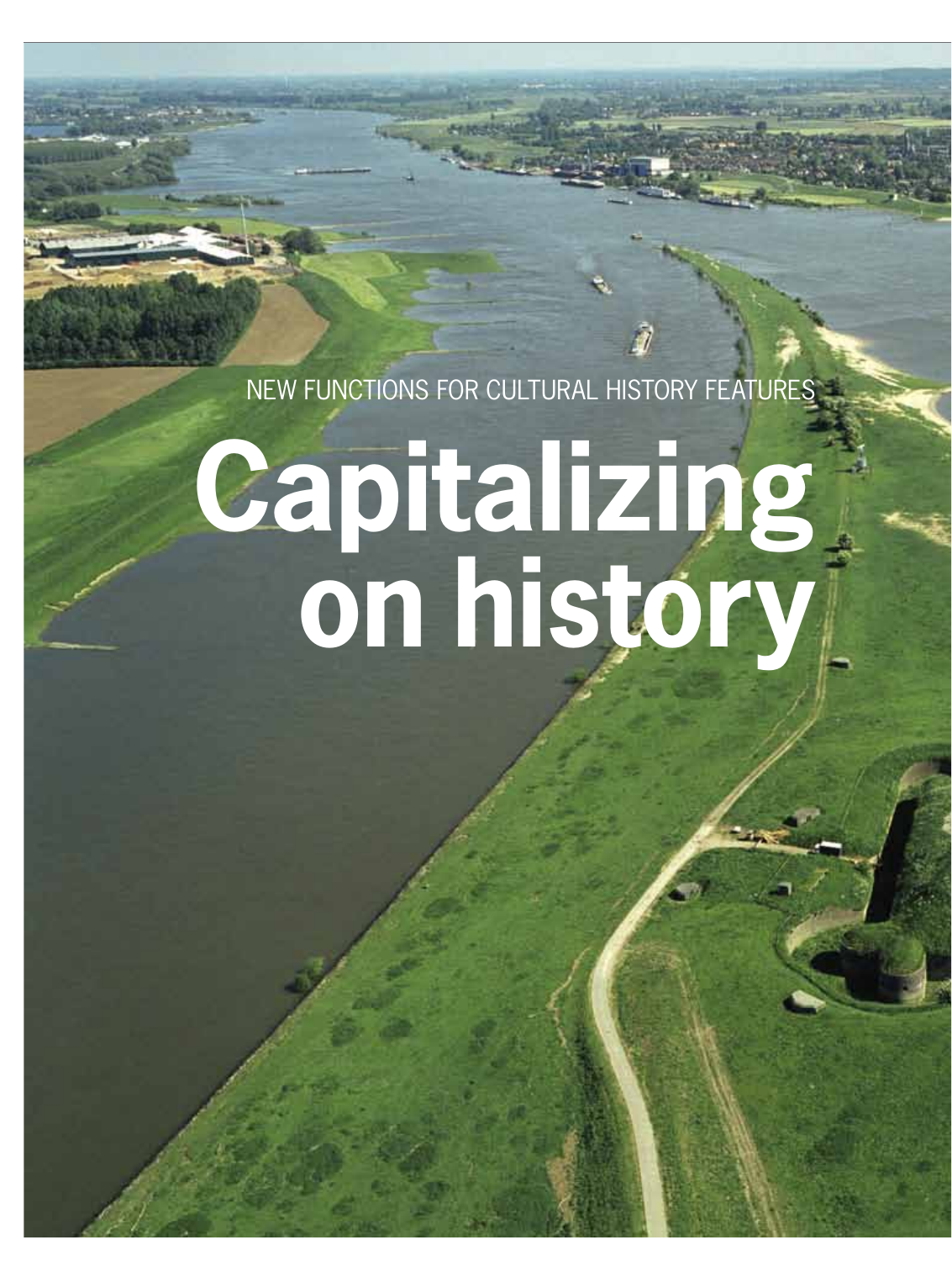**Cultural history give every region its own unique identity. By putting old landscape features to use for new purposes, this identity can be preserved, say researchers studying the riverine landscape of the Rijnstrangen area in the eastern Netherlands. To do this you need input from people who don't mind sticking their necks out. And marketing. Text** Rik nijland **Photography** Hollandse Hoogte and Hans Wolkers **Illustration** Jenny van Driel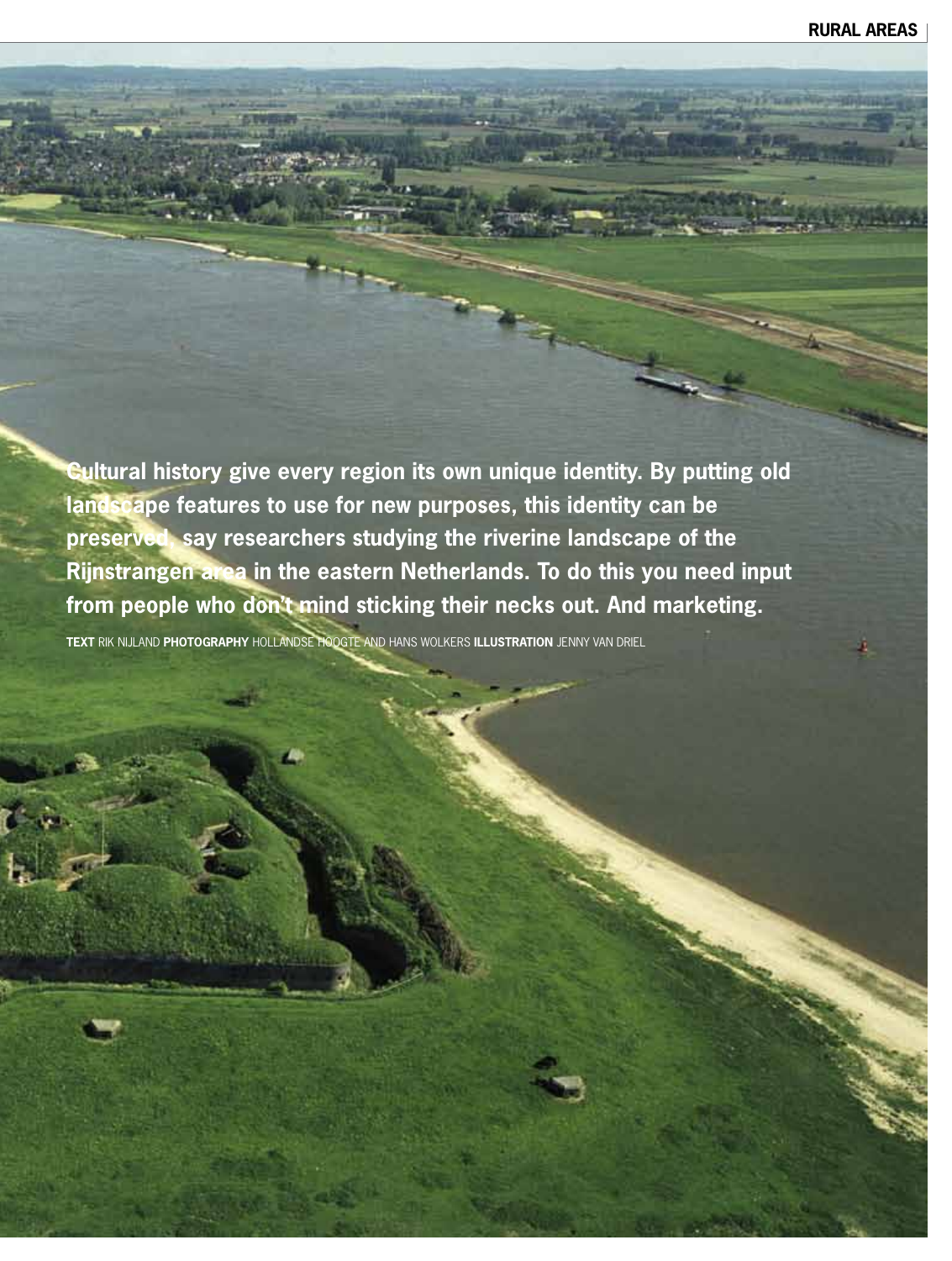**As soon as John Mulder (64), cultural heritage re-<br>
searcher at Alterra, part of Wageningen UR,<br>
drives into the Rijnstrangen area between the** searcher at Alterra, part of Wageningen UR, drives into the Rijnstrangen area between the Rhine and the Waal rivers in the eastern Netherlands, he doesn't stop talking. He notices flood gullies, earthworks and dike houses, ridges, overflow channels, and cross-dikes built by villagers at the end of the middle ages to hold back the water if the river dike broke in the neighbouring village. Between them, river and humans have formed a varied landscape here. Not that this is obvious to the untrained eye looking at this cultural landscape north of the Waal river, between the settlements of Lobith, Oud Zevenaar and Doornenburg castle, just across the Pannerden canal. But with Mulder's running commentary providing one enthusiastic story after another, you won't miss it. It was 30 years ago that Mulder first visited this district with a colleague from the former Stiboka (a foundation for soil mapping), in search of traces of Roman settlements. The passion that was borne then now shines out of the report Key to the past, key to the future, compiled by Mulder together with Ferdinand van Hemmen of the Bureau for Landscape History in Huissen and Marije Tilstra of consultancy firm Royal HasKoning. At the request of the province of Gelderland, the three municipalities in the area and the Rhine and Ijssel water board explored the question: what is the cultural-historic value of the area and how can this be exploited? 'Cultural history gives the area its identity and it's a calling card, but it can also play a role in inspiring new developments', says Mulder at De Panoven, a property just south of Zevenaar. 'The owner has restored this old brick and roof tile factory from 1850, which is next door

to his hotel, and turned it into an information centre about the brick industry. And he rents out the drying shed as group accommodation. So a piece of cultural heritage that was going to pot has been given a new lease of life by this private initiative', says Mulder. 'Did you know that the Rijnstrangen area was the cradle of the Dutch brick industry?'

#### **Tourism potential**

The district has great potential for tourism, for example for walkers or cyclists, say the writers of the report. All the more so if the region does more to cherish and emphasize its cultural history. This means putting disused old features to use for new purposes. These would vary from reintroducing the steam engine in an abandoned pump house to creating a hiking route taking in the earthworks and fortifications erected as defences during the Dutch war of independence in the  $16<sup>th</sup>$  and  $17<sup>th</sup>$ centuries. 'You can bring the cultural history to life even more there by offering supplementary information via smartphones', suggests Mulder. Such information has a nationwide appeal, in his view. 'The Rijnstrangen are riddled with the traces of events that had a far-reaching impact on our national history as well as the history of our waterways.'

This was where, in the 1630s, Johan Maurits and Fredrik Hendrik successively besieged the Schenkenschans fortress, which had fallen into Spanish hands. It was also where, in the 'disaster year' of 1672, French King Louis XIV's troops crossed the silted up Rhine almost unopposed. This was then such a weak point in the national defences that the decision was taken in The Hague to dig the Pannerden canal, in-



The rope ferry provides a taste of **traditional means of transport.** Old farm polders form the basis for **new nature areas.**

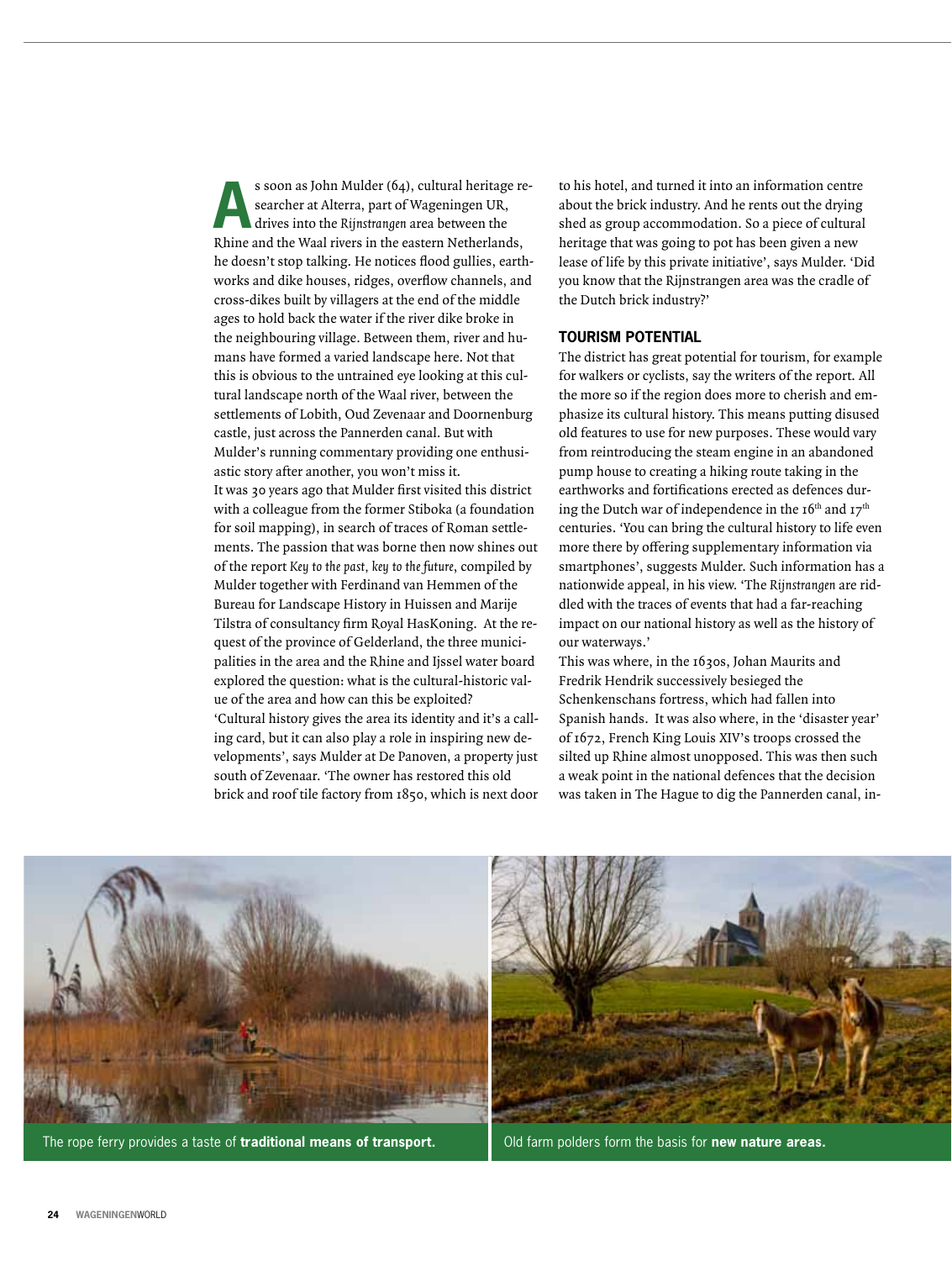# **'Cultural history is a source of inspiration for new developments'**

## **belvedere**

In the *Belvedere memorandum* of 1999, the Dutch government acknowledged the value of cultural heritage in the Dutch landscape for the first time. Many provinces picked up on the theme. For example, the province of Gelderland issued the *Belvoir* policy paper a year later, expressing the aim of conducting a heritage policy in which spatial, economic and cultural interests would reinforce and inspire each other. The research on the *Rijnstrangen* was carried out with a Belvoir grant. Meanwhile, the *Belvedere* memo has been followed up with *Opting for character, visual heritage and space*, in which the cabinet outlines its strategy for the period up until 2015. The main implementing body for this policy is the Netherlands Cultural Heritage Agency, under the ministry of Education, Culture and Science.

itially as a defence line but later also to reroute the Rhine and as an essential part of the series of waterbased defences called the New Dutch Water Line. And it was here, in the  $17<sup>th</sup>$  century, that the Waal river changed its course in a northerly loop, threatening to merge with the Rhine. 'If that had happened, Leiden and all the larger towns in the west of the country would have been in big trouble', says Mulder.

#### **Fort Pannerden**

The prototype and showpiece for the water management and military importance of the district is the recently restored Fort Pannerden, which safeguarded the steady flow of water to the water line. According to the authors of this report, this location should grow into a major attraction. This is one of their 19 suggestions for how to highlight the area's cultural history and stimulate the local economy. The suggestions range from new hiking routes to a large-scale plan for digging a new channel between the Upper Rhine and the course of the old Rhine – if that can be done safely. This would create scope not only for emergency water storage in times of flood, but also for constructing some top-end housing and restoring the lost harbour at Lobith for pleasure boats or perhaps as a boatyard for the restoration of old ships.

It is easier to capitalize on cultural history in the cities than in the countryside, says Eric Luiten, professor of Cultural History and Design at the Technical University of Delft. Luiten, a Wageningen alumnus, was one of the speakers at the congress on the ecological and economic value of cultural history hosted by Van Hall Larenstein University of Applied Sciences at the beginning on **>**



An old farmhouse lives on as a **country home.** A former groundwater seepage pool now serves for **water storage.**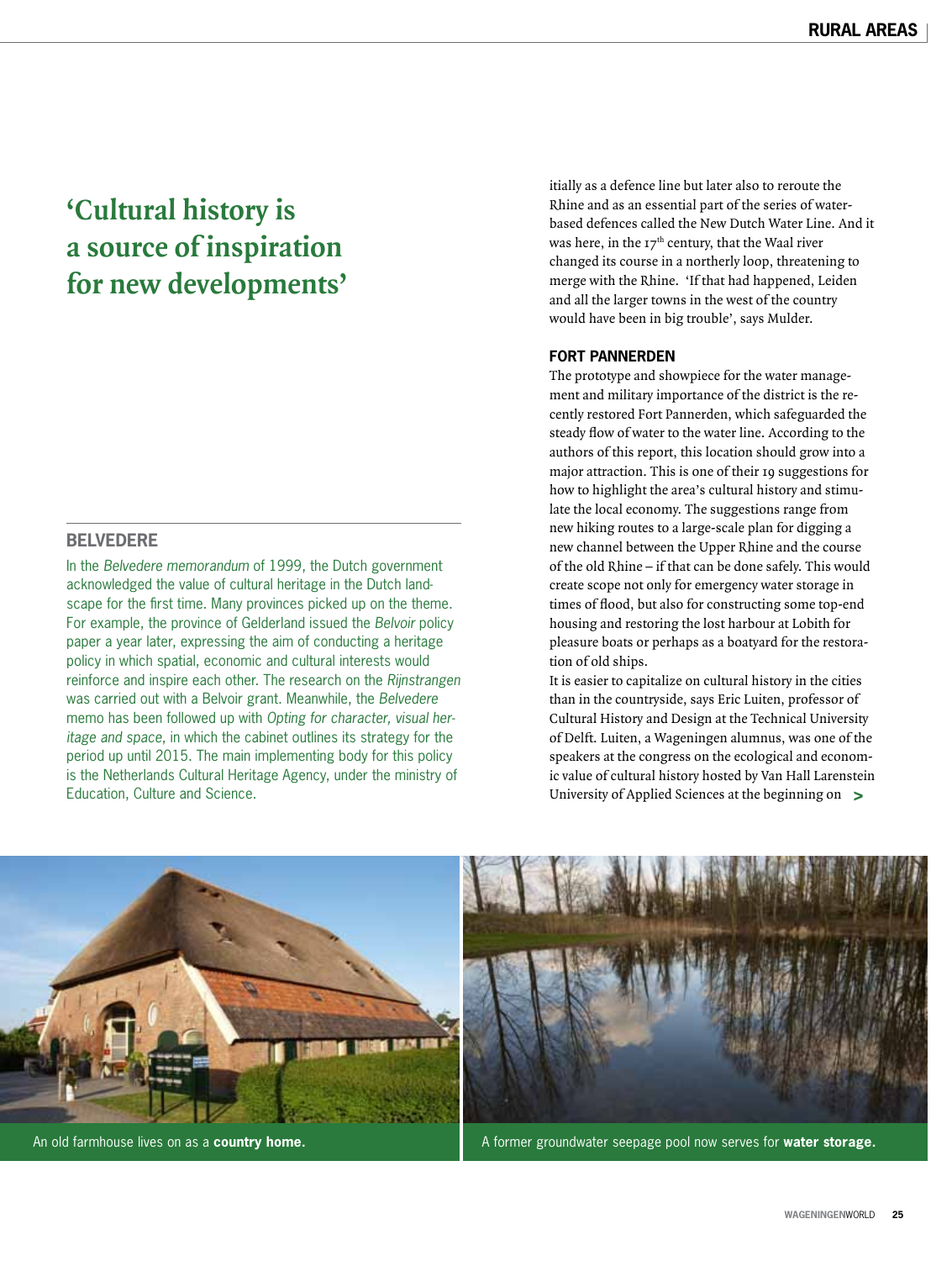January. 'Architectural heritage in the city is popular with companies or with people in the creative professions who are looking for a special place to live or work. That is more difficult in a rural area; you can't put buildings to new uses if there is no interest in doing so.' Luiten himself became well known through his involvement in the restoration of the New Dutch Water Line. Luiten: 'To make a success of a project of this sort, it is important that people who don't mind sticking their necks out feel part of a kind of movement, and feel they are working together on a local revival. It has to be a kind of childhood dream – a restaurateur who pursues his dream of setting up shop in a fort in spite his bookkeeper muttering, 'Do you know what you are letting yourself in for?' The second requisite is good marketing, Luiten is convinced. 'For the Water Line there is an organization that promotes the forts and the events laid on in them.'

It has not yet reached this stage in the Rijnstrangen, though, as councillor Jos Lamers from the Rijnwaarden municipality makes clear. Collaboration between the surrounding municipalities is gradually increasing, but his efforts to map out a canoeing trail for nature-lovers, for example, have run up against a veto from the state forest service.

#### **Entrepreneurs into action**

Lamers is very impressed by the report. 'You often get all sorts of claims being made in a scientific study like this, but without much link with everyday practice. In this case, there are concrete recommendations in the report which we, or entrepreneurs, can take up', says the councillor. The report also draws the attention of local

residents to the value of the cultural history of the area. 'By linking its conservation with economic developments, you create a sound basis. If you are dependent on grants or sponsors, conservation is a lot less secure in the long term´, says Lamers. He tries to get this message across to restaurateurs and other entrepreneurs in the area, to inspire them into action. For example, there is still a lack of accommodation in the area, although the number of bed & breakfasts is rising rapidly. 'I could imagine that at some point we will apply for the status of UNESCO World Heritage site, as the report suggests, but it is too early for that now. The idea that the Rijnstrangen is such an exceptional area still has to take root.'

The question is, though, whether this idea is likely to take root, especially among the young. After all, cultural history is traditionally the preserve of the over-55s, isn't it? John Mulder, no spring chicken himself, responds as though he's been stung. Rubbish. OK, he admits, it might not be so easy to interest young people in the finer details of historic field patterns. 'But just ask them: where would you rather go shopping, in Amersvoort or Almere? The vast majority will go for the historic city centre of Amersvoort. That is somewhere where you are immersed in cultural history. In the countryside too, cultural heritage contributes to a local identity and colour, and people are proud of their district. And that is appreciated, by young people as well.'

The Dutch-language report Key to the past; key to the future – the rich cultural history of the Rijnstrangen as a driving force in economic revival. An evaluation of qualities and opportunities can be found at [www.gelderland.nl](http://www.gelderland.nl/Documenten/Themas/Cultuurhistorie/Behoud%20cultuurhistorie/Cultuurhistorie_Rijnstrangen21nov11.pdf)  $\blacksquare$ 



A skip train **shows how the old kilns worked.** A fortification that is now in use as **a winery.** A fortification that is now in use as **a winery.**